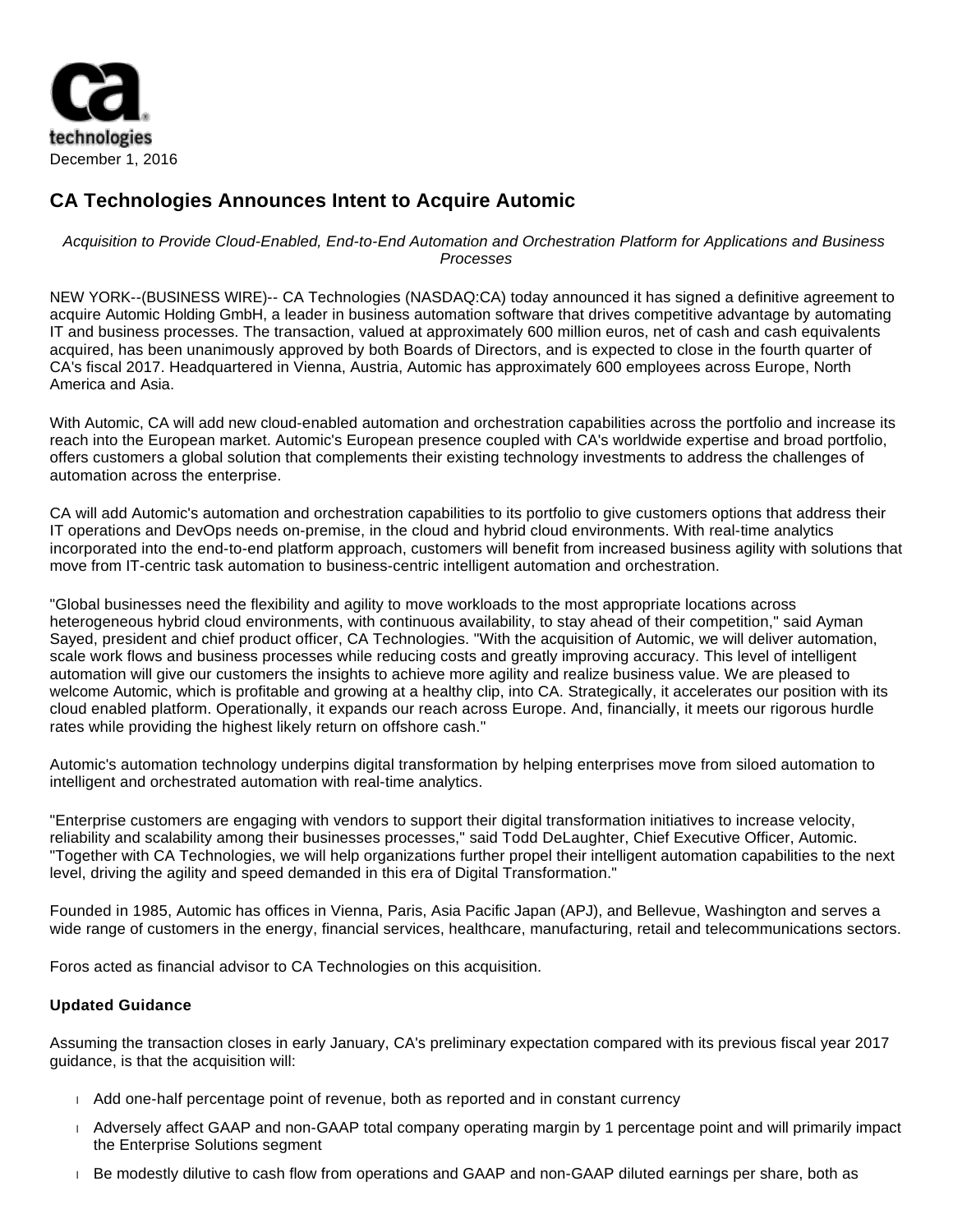Please see below for information regarding non-GAAP financial measures, the cautionary statement regarding forwardlooking statements, and the reconciliation of projected GAAP metrics to projected non-GAAP metrics.

## **About CA Technologies**

CA Technologies (NASDAQ:CA) creates software that fuels transformation for companies and enables them to seize the opportunities of the application economy. Software is at the heart of every business in every industry. From planning, to development, to management and security, CA is working with companies worldwide to change the way we live, transact, and communicate - across mobile, private and public cloud, distributed and mainframe environments. Learn more at [www.ca.com](http://cts.businesswire.com/ct/CT?id=smartlink&url=http%3A%2F%2Fwww.ca.com%2Fus%2Fdefault.aspx%3Fmrm%3D425892&esheet=51469362&newsitemid=20161201005206&lan=en-US&anchor=www.ca.com&index=1&md5=8273b7e7e8ab3eebfac96ae09b87d86f).

## **Follow CA Technologies**

- [Twitter](http://cts.businesswire.com/ct/CT?id=smartlink&url=http%3A%2F%2Fwww.twitter.com%2Fcainc%3Fmrm%3D425892&esheet=51469362&newsitemid=20161201005206&lan=en-US&anchor=Twitter&index=2&md5=3d66b43694725507cb8b7bb935d86e8b)
- **[Social Media Page](http://cts.businesswire.com/ct/CT?id=smartlink&url=http%3A%2F%2Fwww.ca.com%2Fus%2Fsocial-media%3Fmrm%3D425892&esheet=51469362&newsitemid=20161201005206&lan=en-US&anchor=Social+Media+Page&index=3&md5=abb60ef913d98dbd76d0dc4922a7f745)**
- [Press Releases](http://cts.businesswire.com/ct/CT?id=smartlink&url=http%3A%2F%2Fwww.ca.com%2Fus%2Fpress-releases.aspx%3Fmrm%3D425892&esheet=51469362&newsitemid=20161201005206&lan=en-US&anchor=Press+Releases&index=4&md5=284d8ae57a07a672ddd50cea5deaa397)
- [Blogs](http://cts.businesswire.com/ct/CT?id=smartlink&url=http%3A%2F%2Fblogs.ca.com%2F%3Fmrm%3D425892&esheet=51469362&newsitemid=20161201005206&lan=en-US&anchor=Blogs&index=5&md5=f5266057cfe2352791e0f0c298b01c5b)

### **Legal Notices**

Copyright © 2016 CA, Inc. All Rights Reserved. All trademarks, trade names, service marks, and logos referenced herein belong to their respective companies.

#### **Non-GAAP Financial Measures**

This news release includes certain financial measures that exclude the impact of certain items and, therefore, have not been calculated in accordance with U.S. generally accepted accounting principles (GAAP). Non-GAAP metrics for operating margin and diluted earnings per share exclude the following items: non-cash amortization of purchased software, internally developed software and other intangible assets; share-based compensation expense; charges relating to rebalancing initiatives that are large enough to require approval from CA's (hereinafter, the "Company") Board of Directors and certain other gains and losses, which include the gains and losses since inception of hedges that mature within the quarter, but exclude gains and losses of hedges that do not mature within the quarter. The Company presents constant currency information to provide a framework for assessing how the Company's underlying businesses performed excluding the effect of foreign currency rate fluctuations. To present this information, current and comparative prior period results for entities reporting in currencies other than U.S. dollars are converted into U.S. dollars at the exchange rate in effect on the last day of the Company's prior fiscal year (i.e., March 31, 2016). Constant currency excludes the impacts from the Company's hedging program. These non-GAAP financial measures may be different from non-GAAP financial measures used by other companies. Non-GAAP financial measures should not be considered as a substitute for, or superior to, measures of financial performance prepared in accordance with GAAP. By excluding these items, non-GAAP financial measures facilitate management's internal comparisons to the Company's historical operating results and cash flows, to competitors' operating results and cash flows, and to estimates made by securities analysts. Management uses these non-GAAP financial measures internally to evaluate its performance and they are key variables in determining management incentive compensation. The Company believes these non-GAAP financial measures are useful to investors in allowing for greater transparency of supplemental information used by management in its financial and operational decision-making. In addition, the Company has historically reported similar non-GAAP financial measures to its investors and believes that the inclusion of comparative numbers provides consistency in its financial reporting. Investors are encouraged to review the reconciliation of the non-GAAP financial measures used in this news release to their most directly comparable GAAP financial measures.

## **Cautionary Statement Regarding Forward-Looking Statements**

The declaration and payment of future dividends by the Company is subject to the determination of the Company's Board of Directors, in its sole discretion, after considering various factors, including the Company's financial condition, historical and forecasted operating results, and available cash flow, as well as any applicable laws and contractual covenants and any other relevant factors. The Company's practice regarding payment of dividends may be modified at any time and from time to time.

Repurchases under the Company's stock repurchase program may be made from time to time, subject to market conditions and other factors, in the open market, through solicited or unsolicited privately negotiated transactions or otherwise. The program does not obligate the Company to acquire any particular amount of common stock, and it may be modified or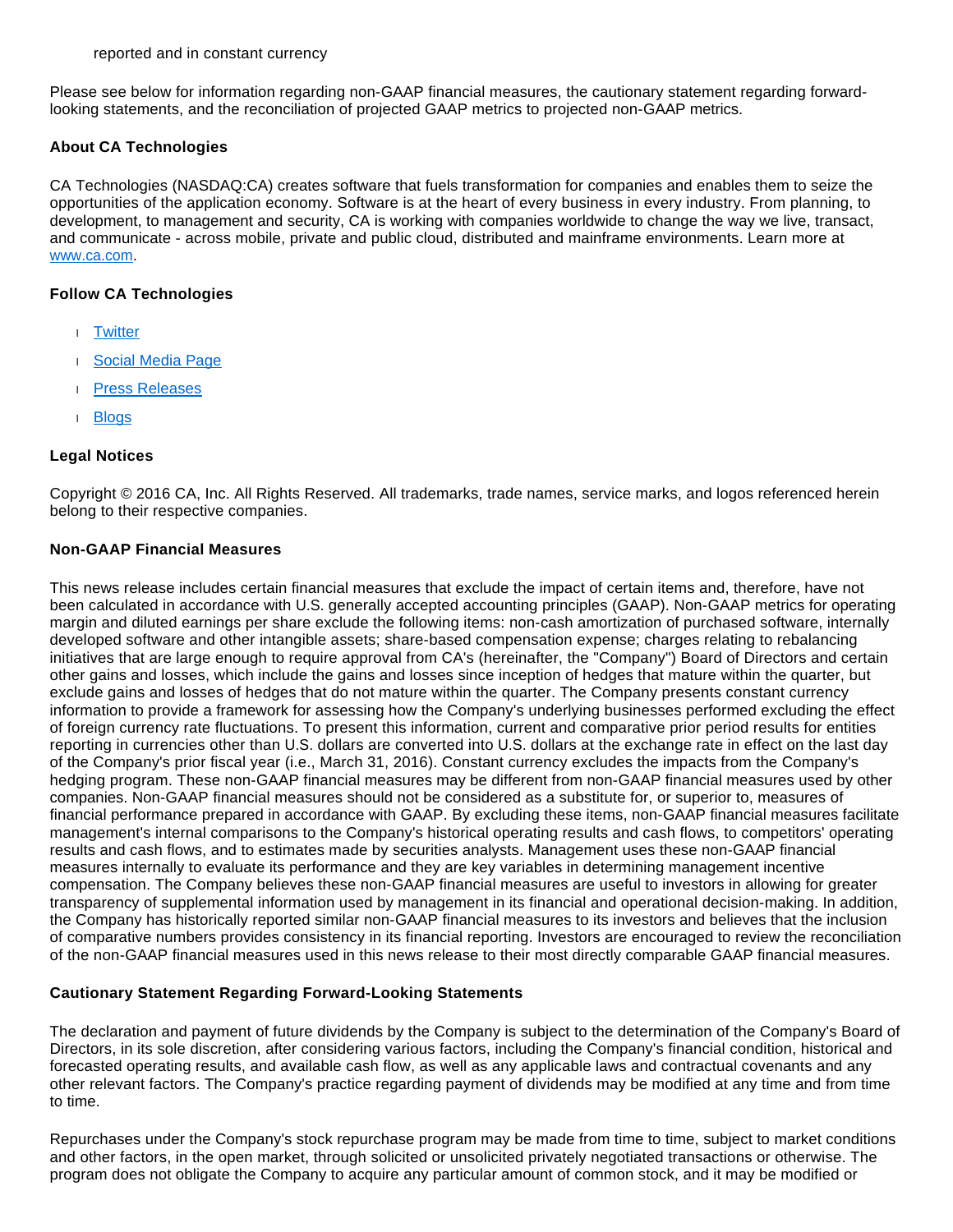suspended at any time at the Company's discretion.

Certain statements in this news release (such as statements containing the words "believes," "plans," "anticipates," "expects," "estimates," "targets" and similar expressions relating to the future) constitute "forward-looking statements" that are based upon the beliefs of, and assumptions made by, the Company's management, as well as information currently available to management. These forward-looking statements reflect the Company's current views with respect to future events and are subject to certain risks, uncertainties, and assumptions. A number of important factors could cause actual results or events to differ materially from those indicated by such forward-looking statements, including: the ability to consummate the Automic acquisition; the risk that the conditions to the closing of the Automic acquisition are not satisfied; potential adverse reactions or changes to customer, supplier, partner or employee relationships, including those resulting from the announcement or completion of the Automic acquisition; uncertainties as to the timing of the Automic acquisition; uncertainty of the expected financial performance of the Company following completion of the proposed Automic acquisition; the ability to successfully integrate Automic's operations and employees in a timely manner; the ability to realize anticipated synergies, cost savings and operational efficiencies from the Automic acquisition; the ability to achieve success in the Company's business strategy by, among other things, ensuring that any new offerings address the needs of a rapidly changing market while not adversely affecting the demand for the Company's traditional products or the Company's profitability to an extent greater than anticipated, enabling the Company's sales force to accelerate growth of sales to new customers and expand sales with existing customers, including sales outside of the Company's renewal cycle and to a broadening set of purchasers outside of traditional information technology operations (with such growth and expansion at levels sufficient to offset any decline in revenue and/or sales in the Company's Mainframe Solutions segment and in certain mature product lines in the Company's Enterprise Solutions segment), effectively managing the strategic shift in the Company's business model to develop more easily installed software, provide additional SaaS offerings and refocus the Company's professional services and education engagements on those engagements that are connected to new product sales, without affecting the Company's financial performance to an extent greater than anticipated, and effectively managing the Company's pricing and other go-to-market strategies, as well as improving the Company's brand, technology and innovation awareness in the marketplace; the failure to innovate or adapt to technological changes and introduce new software products and services in a timely manner; competition in product and service offerings and pricing; the ability of the Company's products to remain compatible with ever-changing operating environments, platforms or third party products; global economic factors or political events beyond the Company's control and other business and legal risks associated with non-U.S. operations; the failure to expand partner programs and sales of the Company's solutions by the Company's partners; the ability to retain and attract qualified professionals; general economic conditions and credit constraints, or unfavorable economic conditions in a particular region, business or industry sector; the ability to successfully integrate acquired companies and products into the Company's existing business; risks associated with sales to government customers; breaches of the Company's data center, network, as well as the Company's software products, and the IT environments of the Company's vendors and customers; the ability to adequately manage, evolve and protect the Company's information systems, infrastructure and processes; the failure to renew license transactions on a satisfactory basis; fluctuations in foreign exchange rates; discovery of errors or omissions in the Company's software products or documentation and potential product liability claims; the failure to protect the Company's intellectual property rights and source code; access to software licensed from third parties; risks associated with the use of software from open source code sources; third-party claims of intellectual property infringement or royalty payments; fluctuations in the number, terms and duration of the Company's license agreements, as well as the timing of orders from customers and channel partners; events or circumstances that would require the Company to record an impairment charge relating to the Company's goodwill or capitalized software and other intangible assets balances; potential tax liabilities; changes in market conditions or the Company's credit ratings; changes in generally accepted accounting principles; the failure to effectively execute the Company's workforce reductions, workforce rebalancing and facilities consolidations; successful and secure outsourcing of various functions to third parties; and other factors described more fully in the Company's filings with the Securities and Exchange Commission. Should one or more of these risks or uncertainties occur, or should the Company's assumptions prove incorrect, actual results may vary materially from the forward-looking information described herein as believed, planned, anticipated, expected, estimated, targeted or similarly identified. The Company does not intend to update these forward-looking statements, except as otherwise required by law. Readers are cautioned not to place undue reliance on these forward-looking statements, which speak only as of the date hereof.

## **CA Technologies Reconciliation of Projected GAAP Operating Margin to Projected Non-GAAP Operating Margin**

Fiscal Year Ending **Projected Operating Margin March 31, 2017** Projected GAAP operating margin 28%

Non-GAAP operating adjustments: